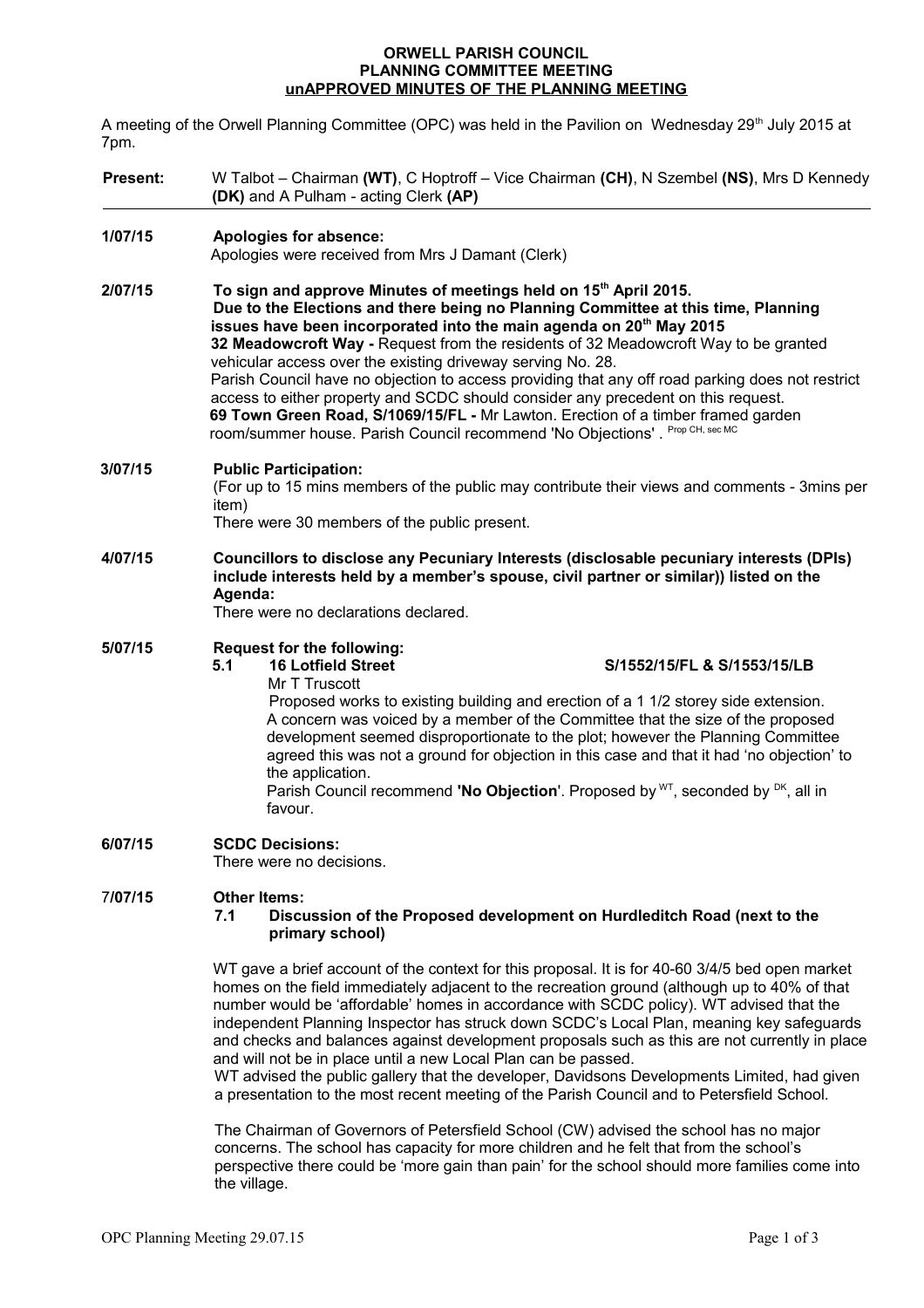SCDC District Councillor van der Weyer explained the situation with the Local Plan in greater detail. He advised that the absence of a Local Plan means that concepts such as a 'village envelope' outside which one cannot build are not currently in place as a barrier to speculative proposals such as this.

Cllr van der Weyer advised the two key planning policy considerations that are still in place are:

- **Sustainability**
- Environmental Impact

He advised that SCDC's default position on applications such as this is to be wary/negative; however it was the case that in the absence of a Local Plan, if SCDC turned down this or any other application and if it was appealed by the applicant, the Planning Inspector would come in and rule on the matter.

Cllr van der Weyer confirmed that the same piece of land had been examined by SCDC as an option for housing development a few years earlier, but had been rejected as unsuitable. (See current SHLAA – Strategic Housing Land Availability Assessment).

**Meeting Closed: 20.00 hrs**. *The issue was then opened up for comments and questions from the floor.*

Q. When might there be a new Local Plan in place?

A. At least one year from now (AvvW).

Q. If the most recent Local Plan is null and void, does not the previous Local Plan not just continue in its absence?

A. The provisions of the previous Local Plan have not survived just because the most recent one has been struck down (AvvW)

Q. What is the current estimated housing need in SCDC/Cambridge, given the growing levels of property purchase by foreign investors?

A. Not discussed.

Q. OPC was talking about moving the village hall to Town Green Road. What would this development do to that proposal?

A. It was acknowledged this was an additional complication; however it was confirmed that a development such as this would require the developer to make contributions towards community infrastructure and facilities, which could include funding towards a new village hall and additional recreation land (WT).

Q. There are already significant drainage/sewerage problems in the village. What would this possible development do to these?

A. It was generally agreed among the public gallery and Committee that this is the case. Significant rainfall, especially when it is particularly intense, can cause surface water flooding in gardens on Town Green Road and Meadowcroft Way in particular. As this flows into overloaded drains it can flush up raw sewage into gardens. Storm run-off is poor and many gullies do not fully drain for days after a storm.

AvvW confirmed SCDC would look for evidence that these issues had been addressed should a planning application come before them and would take into account past records/reports of flooding and sewage problems in the village. WT expressed concern that past reports submitted to SCDC cannot always be tracked down.

Q. How can we be assured that the waste water being put into the brook from the new development on Oatlands is sufficiently clean and, if this new development proceeded and also needed its own on-site treatment plant, how could the village be assured that the discharge from there into the brook would also be sufficiently clean?

A. We believe there are periodic checks by the Environment Agency, but confirmation to be sought (WT).

Q. Would this development coming to Orwell raise the village up the waiting list with Anglian water for remedial works to drainage in the village?

A. This was not known.

Q. With Oatlands having been built (15 affordable homes) and slow to fill, what evidence is there of continued local housing need?